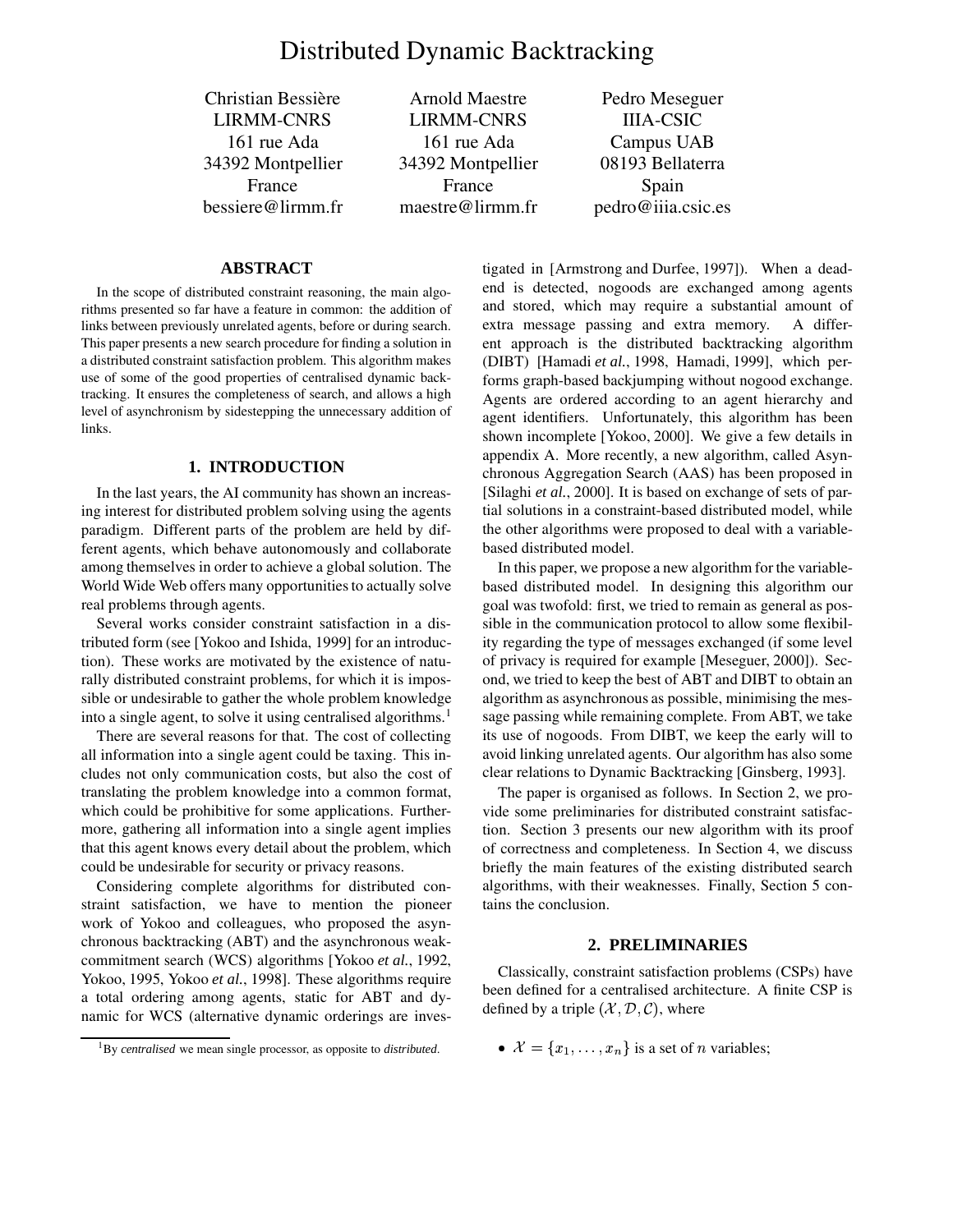- $\mathcal{D} = \{D_0(x_1), \ldots, D_0(x_n)\}\$ is a collection of finite domains;  $D_0(x_i)$  is the initial set of possible values for  $x_i$ , while  $D(x_i)$  is the current set of possible values for  $x_i;$
- $\bullet$   $\mathcal C$  is a set of constraints among variables. A constraint  $c_i$  on the ordered set of variables  $var(c_i)$  =  $(x_{i_1}, \ldots, x_{i_{r(i)}})$  specifies the relation  $rel(c_i)$  of the *allowed* combinations of values for the variables in  $var(c_i)$ . A . An element of  $rel(c_i)$  is a tuple  $(v_{i_1}, \ldots, v_{i_{\pi(i)}}), v_{i_i} \in D_0(x_i).$

A *solution* of the CSP is an assignment of values to variables which satisfies every constraint. Typically, CSPs are solved by a single, tree-search procedure with backtracking.

A distributed CSP (DisCSP) is a CSP where variables, domains and constraints are distributed among automated agents. Formally, a finite variable-based distributed CSP is defined by a 5-tuple  $(X, \mathcal{D}, \mathcal{C}, \mathcal{A}, \phi)$ , where X, D and C are as before, and

- $A = \{1, ..., p\}$  is a set of p agents,
- $\bullet \phi : \mathcal{X} \to \mathcal{A}$  is a function that maps each variable to its agent.

Each variable belongs to one agent. The distribution of variables divides C in two disjoint subsets,  $C_{intra}$  = from the  ${c_i | \forall x_i, x_k \in \text{var}(c_i), \phi(x_i) = \phi(x_k)}$ , and  $C_{inter} = \text{good stor}$  ${c_i | \exists x_j, x_k \in var(c_i), \phi(x_j) \neq \phi(x_k)}$ , called intra-agent and inter-agent constraint sets, respectively. An intra-agent constraint  $c_i$  is known by the agent owner of  $var(c_i)$ , and it is unknown by the other agents. Usually, it is considered that an inter-agent constraint  $c_i$  is known by every agent that owns a variable of  $var(c_i)$  [Yokoo *et al.*, 1998, Hamadi *et al.*, 1998].

As in the centralised case, a solution of a distributed CSP is an assignment of values to variables satisfying every constraint (although distributed CSP literature focuses mainly on solving inter-agent constraints). Distributed CSPs are solved by the collective and coordinated action of agents  $A$ , each holding a process of constraint satisfaction. Agents communicate by sending messages, with the following assumptions [Yokoo *et al.*, 1998],

- 1. An agent can send a message to other agents iff it knows the addresses of the receivers.
- 2. The delay in delivering a message is finite but random; for a given pair of agents, messages are delivered in the order they were sent.

Without loss of generality and for simplicity purposes, in the rest of the paper we assume that,

1. Each agent owns exactly one variable; we identify the agent number with its variable index ( $\forall x_i \in$  $\mathcal{X}, \phi(x_i) = i$ ). From this assumption, all constraints are inter-agent constraints, so  $C = C_{inter}$  and  $C_{intra}$  $\emptyset$ .

2. All constraints are binary. A constraint is written  $C_{ij}$ to indicate that it binds variables  $x_i$  and  $x_j$ . From this assumption, we will speak about the *network* of agents when referring to the graph having agents as nodes and inter-agent constraints as edges.

We have to point out here that this definition of distributed CSPs fits the one used in ABT and DIBT, but not the one used in AAS. In this last case, there are no inter-agent constraints. The way consistency of values is ensured for a variable shared by two constraints not in the same agent is duplication of the variable on these agents. The communication protocol guarantees consistency of the values taken by this variable on each agent (simulating an equality constraint between the two copies of the variable).

### **3. DISTRIBUTED DYNAMIC BACKTRACKING (DISDB)**

#### **3.1. CENTRALISED DB**

Dynamic backtracking (DB) [Ginsberg, 1993] is a tree search procedure that keeps for each removed value  $c$  of variable  $x_k$  a justification of the form,  $x_i = a \wedge x_i =$  $b \wedge \ldots \Rightarrow x_k \neq c$ , as long as values  $a, b, \ldots$  are assigned to variables  $x_i, x_j, \ldots$  This justification is called a *directed nogood* where its left-hand and right-hand sides are defined from the position of  $\Rightarrow$ . Nogoods are maintained in a *nogood store*. DB selects an unassigned variable as current, and tries to assign its values. If a value is inconsistent with a previously assigned variable, that value is discarded and the corresponding nogood is added to the store. When all values of the current variable  $x_k$  are ruled out by some nogood, they are resolved computing a new nogood as follows. Let be  $x_i$  the chronologically most recent variable in the left-hand side of the nogoods, with value  $b$ . The left-hand side of the new nogood is the conjunction of the left-hand sides of all nogoods for values of  $x_k$  removing variable  $x_i$ . The righthand side of the new nogood is  $x_i \neq b$ . The new nogood is added to the store, removing those nogoods with variable  $x_j$  in their left-hand side. Variable  $x_j$  is unassigned, and the procedure iterates selecting a new variable for assignment. It is proved that DB is complete, and terminates with a correct answer.

#### **3.2. DISTRIBUTED DB**

*Distributed Dynamic Backtracking* (DisDB) performs dynamic jumps over the set of conflicting agents. In the constraint graph, constraints are oriented forming a directed acyclic graph, from which an agent hierarchy may be built using heuristic criteria (max-degree, for instance) following the DisAO ordering scheme [Hamadi *et al.*, 1998]. If no heuristic is used, this hierarchy defaults to lexicographic ordering among agents. Considering a generic agent  $self$ in the hierarchy,  $\Gamma^{-}(self)$ , it the set of agents constrained with  $self$  and appearing at higher levels in the hierarchy. Conversely,  $\Gamma^+(self)$  is the set of agents constrained with self appearing at lower levels in the hierarchy. This hierarchy induces a partial order among agents, which should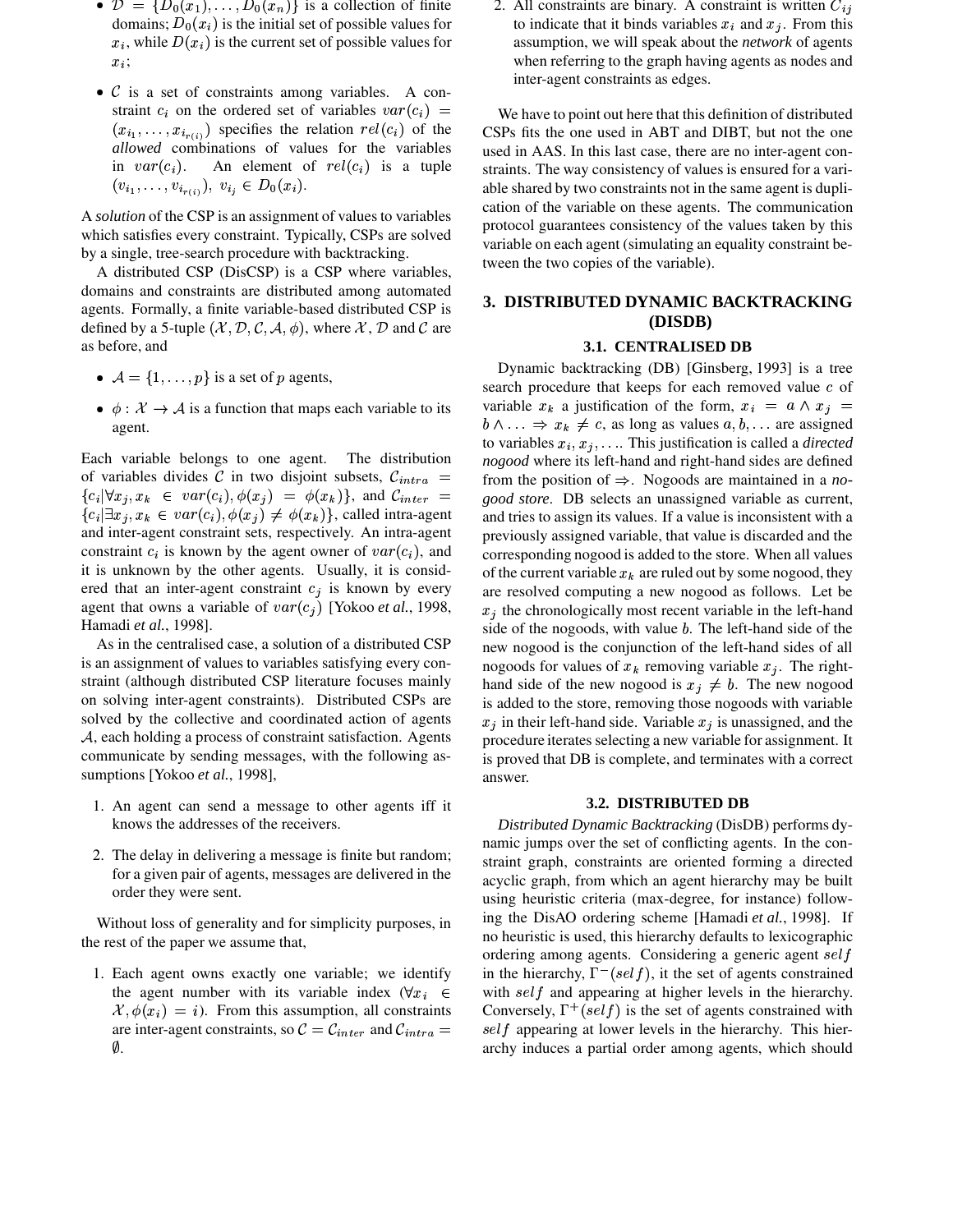be completed to form the total order  $\lto_o$  (using for instance agents identifiers) to ensure completeness.

The DisDB algorithm is executed on each agent, keeping its own agent view and nogood store. The agent view of  $self$ is the set of values that it believes to be assigned to agents before  $self$  in the total order. The agent view is always consistent with the nogoods in the store. Agents exchange assignments and nogoods. DisDB always accepts new assignments, updating the agent view accordingly. When receiving a nogood, it is accepted if it is consistent with the agent view in  $\Gamma^{-}(self) \cup \{self\}$ , otherwise it is discarded due to obsolescence. An accepted nogood is used to update the agent view of agents not in  $\Gamma^{-}(self)$ , and the set of stored nogoods. When all values of an agent are discarded by some nogood, the set of stored nogoods is resolved as in the centralised case, generating a new nogood which is sent to the variable in its right-hand side. This variable plus all variables in the left-hand side of the new nogood that are not in  $\Gamma^{-} (self)$  are unassigned in the agent view, and nogoods are updated accordingly. The process terminates when achieving quiescence, meaning that a solution has been found, or when the empty nogood is generated, meaning that the problem is unsolvable. DisDB uses three types of messages,

- 1. Stop( $system$ ). No solution exists and the receiver agent stops. It involves an extra agent called  $system$ , which in turn is in charge of stopping the whole network.
- 2. Info $\left( child,value\right)$ . It informs  $child$  that  $self$  has taken *value* as value. It is sent to  $\Gamma^+(self)$  agents.
- 3. Back(nogood). ). Backtracking message, containing nogood and addressed to the agent in its right-hand side.

The DisDB algorithm appears in Fig. 1. Messages are exchanged by getMsg and sendMsg primitives. The main procedure DisDB is a receiving loop that switches depending on the type of message received. After receiving the Stop message from the *system* agent, the procedure terminates.

After an Info message, the procedure GoAhead is executed. It updates the agent view, referred as  $myContext$ (line 1), and if the new information disables the current value  $myValue$  (line 2), a new value is tried (line 3). If such value exists,  $\Gamma^+(self)$  is informed of the new value of  $self$  (lines 5, 6). Otherwise (i.e., all values of  $self$  are discarded), the procedure ResolveNogoods is called (line 7). GoAhead is also called with a null argument to assign  $self$  a value consistent with its agent view (line 2 of DisDB and line 10 of ResolveNogoods).

A Back message is accepted (line 1 of Resolve-Conflict) if it is consistent with the value of  $self$  and the agent view for those agents for which  $self$  has a direct link to know their values through Info messages. Otherwise, the Back message is discarded by obsolescence. After accepting a Back message, the agent view is updated on those

agents not in  $\Gamma^{-}$  (self) (line 2), it is stored in the nogood store (line 3) and a new value for  $self$  is tried (line 4). If such value exists,  $\Gamma^+(self)$  is informed of the new value of self (lines 6, 7). Otherwise (i.e., all values of self are discarded), the procedure ResolveNogoods is called (line 8).

Procedure ResolveNogoods resolves all nogoods in the store  $myNogoods$ , generating a new nogood  $newNogood$  (line 1). The variable appearing in the righthand side of  $newNogood$  is the variable in  $myNogoods$ closer to self in the total order  $\lto_a$  among agents. If the empty nogood is generated, the problem has no solution and the Stop message is sent (lines 3, 4). Otherwise,  $newNogood$  is sent (line 6). Then, the variable in the righthand side of  $newNogood$  is unassigned in the agent view (line 7). All variables in the left-hand side of  $newNogood$ not in  $\Gamma^{-} (self)$  are unassigned, and the nogoods supported for them are forgotten (lines 8, 9).

Finally, procedure ChooseValue selects a value consistent with the agent view, updating the nogood store if needed, and procedure Update updates the agent view and keeps the coherence between the agent view and the set of stored nogoods. Procedures lhs and rhs compute the lefthand and right-hand sides of a nogood, respectively.

### **3.3. AN EXAMPLE**

A simple problem to illustrate DisDB appears in Fig. 2. It contains four variables  $x_1, x_2, x_3, x_4$  ordered lexicographically, their corresponding domains and three constraints  $\neq$  connecting the first three variables with  $x_4$ . Each variable belongs to a different agent. One possible execution of DisDB appears in Fig. 3 (time increasing downwards), showing for each agent (or equivalently, for its owned variable) and time, its context (as a vertical vector), the set of nogoods stored and the exchanged messages.

Initially, the four variables take the first value in their domains, and the first three inform  $x_4$  of their values. Variable  $x_4$  receives messages from  $x_1$  and  $x_2$ , computes two nogoods  $x_1 = b \Rightarrow x_4 \neq b$ ,  $x_2 = a \Rightarrow x_4 \neq a$ , it resolves them and sends a backtracking message to  $x_2$ . Variable  $x_4$ forgets nogoods including  $x_2$  and takes value  $a$ .

t nogood  $x_3 = a \Rightarrow x_4 \neq a$ , which is resolved with Next, it receives a message from  $x_3$  which causes a new  $x_1 = b \Rightarrow x_4 \neq b$ , producing a backtracking message to  $x_3$ . Variable  $x_4$  forgets nogoods including  $x_3$  and takes value  $a$ .

Variable  $x_2$  receives its nogood but it has no other value available. It computes the new nogood  $\Rightarrow x_1 \neq b$ , which is sent to  $x_1$ . Variable  $x_2$  forgets nogoods including  $x_1$  and takes value  $a$ , informing  $x_4$ . Variable  $x_3$  receives its nogood and changes its value to b, informing  $x_4$ . Variable  $x_1$ receives its nogood and changes its value to  $a$ , informing  $x_4$ .

Variable  $x_4$  receives messages from  $x_1, x_2, x_3$  (in that order) with their new values. After receiving the new value  $a$ of  $x_1, x_4$  forgets its previous nogood  $x_1 = b \Rightarrow x_4 \neq b$ , and the new nogood  $x_1 = a \Rightarrow x_4 \neq a$  is generated.  $x_4$  takes value b. No nogood is generated from the message of  $x_2$ . The message of  $x_3$  generates the nogood  $x_3 = b \Rightarrow x_4 \neq b$ ,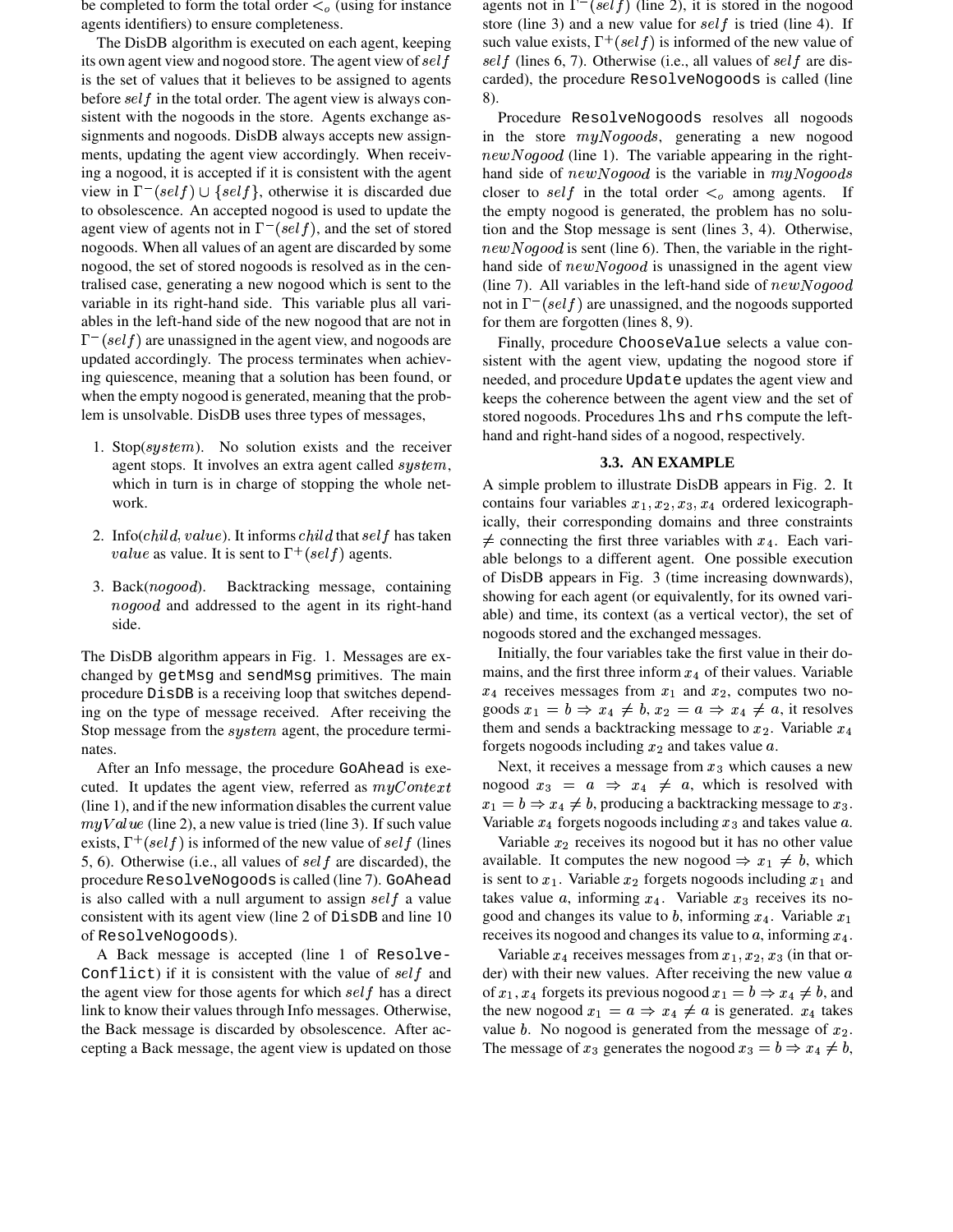**procedure** DisDB() 1 compute  $\Gamma^+(self), \Gamma^-(self);$ 2 GoAhead(null); 3 end  $\leftarrow$  false;  $4 \text{ while } (\neg \text{end}) \text{ do}$  $5 \quad msg \leftarrow \texttt{getMsg}();$ 6  $\textbf{switch}(msg_type)$ 7 Stop :  $end \leftarrow true;$  $8$  Info : GoAhead $(msg)$ ; 9 Back : ResolveConflict $(msg);$  $\mathbf{procedure}$  GoAhead $(msg)$  $1$  if  $(msg)$  then  $Update(myContext, msgContext)$ ;  $2$  **if** ( $\neg\, msg\, or\, \neg\, consistent (myValue, myContext)$  then  $3$   $myValue \leftarrow$  ChooseValue(); 4 **if**  $(myValue)$  **then** 5 **for each**  $child \in \Gamma^+(self)$  **do** 6  $=$  sendMsg:Info $\left( child, myValue \right);$ 7 **else** ResolveNogoods(); **procedure** ResolveConflict( )  $1$  **if** consistent( $myContext,$  $msg. Context$  in  $\Gamma^-(self) \cup \{self\})$  then  $2$  Update( $myContext, msg. Context);$ 3 add $(msg.Context \Rightarrow \neg myValue, myNogoods);$  $4$   $myValue \leftarrow$  ChooseValue(); 5 **if**  $(myValue)$  **then** 6 **for each**  $child \in \Gamma^+(self)$  **do**  $7$  sendMsg:Info( $child, myValue$ ); 8 **else** ResolveNogoods();  $9$  **else if**¬<code>obsolete( $msg.Context$  on  $self, myValue$ ) then</code> 10 SendMsg:Info $(msg.sender, myValue);$ **procedure** ResolveNogoods()  $1 new Nogood \leftarrow \texttt{solve}(myNogoods);$ 2 **if**  $(newNogood = \text{empty})$ 3  $end \leftarrow true;$ 4 sendMsg:Stop(system); 5 **else** 6 sendMsg:Back( $newNogood$ );  $7$  Update $(myContext, \texttt{rhs}(newNogood) \leftarrow \texttt{unknown});$ 8 **for each**  $var \in \text{lhs}(newNogood) \setminus \Gamma^-(self)$ 9 Update $(myContext, var \leftarrow$ unknown); 10 GoAhead(null); **function** ChooseValue() 1 **for each**  $v \in D_0(self)$  not eliminated by  $myNogoods$  **do** 2 **if** consistent( $v, myContext$ ) **then**  $3$  **return**  $(v)$ ; 4 **else**  $/*X$ : var inconsistent with  $v*/$ 5 add $(X = val_X \Rightarrow \neg v, myNogoods);$ 6 **return** (empty);  $\boldsymbol{procedure}$   $\mathrm{Update}(myContext, newContext)$  $1$  include( $newContext, myContext$ ); 2 **for each**  $ng \in myNogoods$ 3 if  $(\neg \text{ consistent}(\text{lhs}(ng), newContext))$  then  $4 \qquad myNogoods \leftarrow myNogoods \setminus \{ng\};$ 

**Figure 1:** The Distributed Dynamic Backtracking algorithm.

which is solved with the previous one, causing a backtracking message to  $x_3$ . Variable  $x_4$  forgets nogoods including  $x_3$  and takes again value b.

Variable  $x_3$  receives its message and discards previous nogood  $x_1 = b \Rightarrow x_3 \neq a$  because it is obsolete:  $x_1$  is Di

not in  $\Gamma$ <sup>-</sup> $(x_3)$  and in the received nogood  $x_1$  has a different value. Variable  $x_3$  takes value a and informs  $x_4$ , which does nothing because the new value is consistent with its context and stored nogoods. The execution ends and a solution has been found.



**Figure 2:** A simple problem.

### **3.4. CORRECTNESS AND COMPLETENESS**

We need to demonstrate that DisDB is sound, complete and that it terminates. Additionally, we will show that its spatial complexity is polynomially bounded.

**Theorem 1 (Spatial complexity)** *Each agent performing distributed dynamic backtracking requires a polynomially bounded storage space.*

**Proof.** The space needed in each agent is dominated by the storage requirements of the nogoods. There can be no more than  $d$  of these, each one referring in the worst case to  $n$  variables. So, the storage requirement in each agent is bounded by  $O(nd)$ . . The contract of the contract of  $\Box$  is a set of the contract of the contract of the contract of the contract of the contract of the contract of the contract of the contract of the contract of the contract of the contra

**Theorem 2 (Soundness)** *DisDB is sound, in that it only claims a solution if one exists.*

**Proof.** Whenever DisDB detects a solution, all agents are in a stable state, waiting for a message. Such a state is incompatible with constraint violation, which would entail at least one message.

The following lemma will be used below, because we need some data about which variables can be part of a nogood.

**Lemma** 1 *Given*  $\lt_{o}$  *the total order imposed by DisAO, in* every nogood  $ng$  of the form  $(x_1 = v_1 \wedge x_2 = v_2 \wedge \ldots x_n = 0$  $v_n \Rightarrow x_j \neq v_j$ , we have the following property:

 $\forall x_k$  *such that*  $x_k$  *appears in the right side of ng,*  $x_k <_o x_j$ *.* **Proof.** This is true when a nogood is recorded after an Info message, because our distributed agent ordering ensures that for all  $x_i$  in  $\Gamma^-(j)$ ,  $x_i <_o x_j$ . Then, if a nogood is generated due to a domain wipe-out, it will be sent to the conflicting agent  $x_i$  which number in the ordering is closest to  $self$ , thus ensuring that every variable in left side precedes  $x_i$  in the sense of  $\lt_o$ .

To demonstrate that DisDB is complete and terminates, we will consider  $DisDB_{all}$ , an alternate implementation of DisDB with full nogood recording, making sure to enforce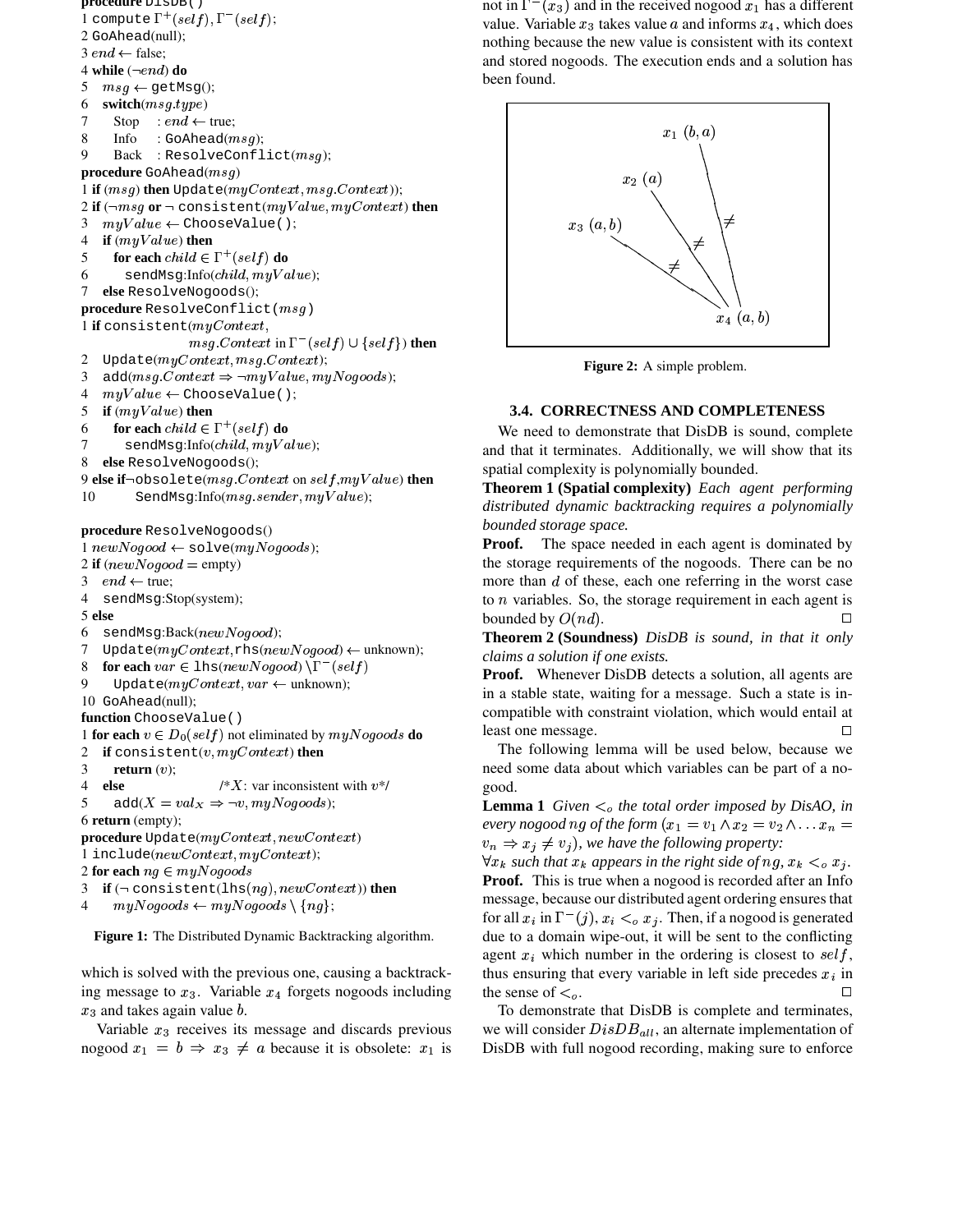| -37                                                         | -30 2                                                                                                    | $x_3$                                                                                                                           | $x_4$                                                                                                                                                                                                                                               |  |
|-------------------------------------------------------------|----------------------------------------------------------------------------------------------------------|---------------------------------------------------------------------------------------------------------------------------------|-----------------------------------------------------------------------------------------------------------------------------------------------------------------------------------------------------------------------------------------------------|--|
| $Info(x_4, x_1 \leftarrow b)$                               | a<br>$Info(x_4, x_2 \leftarrow a)$                                                                       | Info $(x_4, x_3 \leftarrow a)$<br>$\alpha$                                                                                      | $\boldsymbol{a}$                                                                                                                                                                                                                                    |  |
|                                                             | $\alpha$                                                                                                 | $\boldsymbol{a}$                                                                                                                | $x_1 = b \Rightarrow x_4 \neq b$<br>b<br>$x_2 = a \Rightarrow x_4 \neq a$<br>$\boldsymbol{a}$<br>$Back(x_2, x_1 = b \Rightarrow x_2 \neq a)$<br>$\boldsymbol{a}$<br>$x_3 = a \Rightarrow x_4 \neq a$<br>$Back(x_3, x_1 = b \Rightarrow x_3 \neq a)$ |  |
| $\Rightarrow x_1 \neq b$<br>Info( $x_4, x_1 \leftarrow a$ ) | $x_1 = b \Rightarrow x_2 \neq a$<br>$Back(x_1, \Rightarrow x_1 \neq b)$<br>$Info(x_4, x_2 \leftarrow a)$ | $x_1 = b \Rightarrow x_3 \neq a$<br>$\overline{b}$<br>$Info(x_4, x_3 \leftarrow b)$                                             | n<br>$x_1 = b \Rightarrow x_4 \neq b$<br>$\boldsymbol{a}$                                                                                                                                                                                           |  |
| $\Rightarrow$ $x_1 \neq b$                                  | a                                                                                                        | b<br>$x_1 = b \Rightarrow x_3 \neq a$<br>$\overline{b}$                                                                         | a<br>$x_1 = a \Rightarrow x_4 \neq a$<br>$\frac{a}{b}$<br>$x_3 = b \Rightarrow x_4 \neq b$<br>$\text{Back}(x_3\,,\,x_1\,=\,a\,\Rightarrow\,x_3\,\neq\,b)$                                                                                           |  |
| $\Rightarrow$ $x_1 \neq b$                                  | $\boldsymbol{a}$                                                                                         | $\boldsymbol{a}$<br>$x_1 = a \Rightarrow x_3 \neq b$<br>$\boldsymbol{a}$<br>Info( $x_4, x_3 \leftarrow a$ )<br>$\boldsymbol{a}$ | $\boldsymbol{a}$<br>$\boldsymbol{a}$<br>$x_1 = a \Rightarrow x_4 \neq a$<br>b                                                                                                                                                                       |  |
| $\Rightarrow x_1 \neq b$                                    | a                                                                                                        | $\boldsymbol{a}$<br>$\boldsymbol{a}$<br>$x_1 = a \Rightarrow x_3 \neq b$<br>$\boldsymbol{a}$                                    | a<br>$\boldsymbol{a}$<br>$x_1 = a \Rightarrow x_4 \neq a$<br>$\boldsymbol{a}$<br>$\overline{b}$                                                                                                                                                     |  |

**Figure 3:** Execution trace of DisDB on the problem of Fig. 2. Time increases downwards.

only those nogoods relevant in the current context by marking those DisDB would drop as obsolete. We will prove that it is correct and complete, then we will show that the way DisDB discards obsolete nogoods is safe with respect to those properties.

### **Theorem 3**  $DisDB_{all}$  *is complete and terminates.*

**Proof.** Soundness is immediately inherited from DisDB: the mechanism ensuring termination detection is the same for both algorithms.

Our argument for completeness is close to the one given in [Silaghi *et al.*, 2000]. Every nogood resulting from an Info message is a redundant constraint with regard to the DisCSP to solve. Since all additional nogoods are generated by logical inference when a domain wipe-out occurs, an empty nogood cannot be inferred when a solution exists.

Furthermore, since the extensive storage of nogoods prunes a monotonically increasing amount of the search space, our algorithm will eventually reach, in a finite amount of time, a state  $\sigma$  where every inconsistent assignment is forbidden. If no solution exists, the empty nogood will eventually be inferred, and the algorithm will terminate.

If a solution exists, however, an obsolete nogood  $ng_0$  may prevent one agent in our system to actually take a consistent value. In such case, we can prove that  $ng_0$  may only be deemed *viable*<sup>2</sup> for a finite amount of time after  $\sigma$  is reached.

Let  $x_i$  be the variable storing  $ng_o$ , and  $x_j$  the variable involved in  $ng_0$  that made it obsolete by changing its value. We know by lemma 1 that  $x_j$  precedes  $x_i$  in the  $\lt_o$  ordering. If  $x_i$  belongs to  $\Gamma^{-}(x_i)$ , an inform message is on its way to make  $n g<sub>o</sub>$  officially obsolete. If not, then provided the value  $v_i$  that  $ng_o$  forbids is the only assignment for  $x_i$ belonging to a solution,  $x_i$  will eventually reach a dead-end, send a Back message to the nearest preceding culprit, and mark as obsolete the nogoods involving a conflicting vari-

able not belonging to  $\Gamma^{-}(x_i)$ , which include  $ng_o$ . Hence the theorem.

So far we have shown that our algorithm is sound, complete, and terminates if all nogoods are stored  $(DisDB_{all})$ . We shall now prove that forgetting some nogoods is safe with respect to those desirable properties. Namely, the way nogoods are discarded shall not cause our algorithm to fall into an infinite loop, nor shall it subtract completeness.

In DisDB, a generic agent  $self$  discards an obsolete nogood  $ng_0$  when receiving Info or Back messages with incompatible values for some of the variables appearing in the left side of  $ng_0$ , and also drops potentially obsolete nogoods when sending a Back message whose left side contains agents not belonging to  $\Gamma^{-}(self)$ , rather than merely marking those nogoods as obsolete.

Hence, from lemma 1, the safety of these operations with respect to termination can be induced in a way not unlike that of Yokoo in [Yokoo *et al.*, 1998].

**Lemma** 2 Let  $x_1$  be the variable of the agent with lowest *index in the distributed agent ordering. can never fall into an infinite loop, despite the way DisDB discards obsolete nogoods.*

**Proof.** From lemma 1, we derive that whenever agent self receives newer information about an agent  $x_i$  inside a backtrack message (which will forcibly discard all those nogoods in self inconsistent with the new value for  $x_i$ ),  $x_i$  precedes self in DisAO. In particular, whenever  $x_1$  receives a nogood  $ng$ , it has an empty left side, so  $ng$  won't make any existing nogood obsolete, nor will it ever be removed by any later one.  $\Box$ 

**Lemma** 3 If the first  $k-1$  agents with regard to DisAO are *not trapped in an infinite loop,*  $x_k$  *cannot fall into an infinite loop because of the way nogoods are discarded.*

**Proof.** Let us suppose  $x_k$  is actually looping. That means that it keeps forgetting nogoods about its predecessors because they keep changing value. But since we assume that

<sup>2</sup> as opposed to *obsolete*.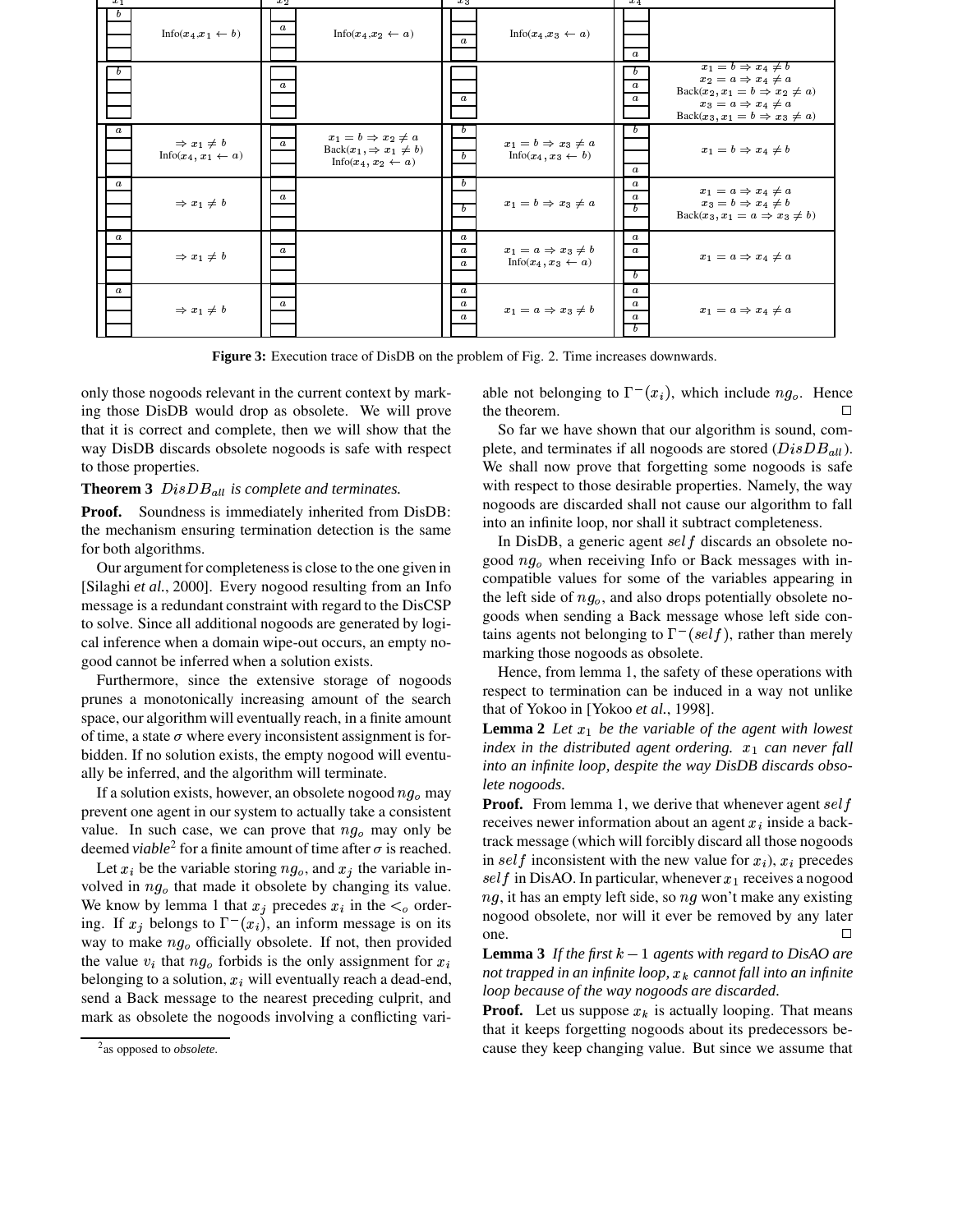no agent among  $x_1, \ldots x_{k-1}$  is in an infinite loop, they will either stabilise, in which case  $x_k$  will exit its so-called infinite loop, or generate an empty nogood, which will also stop the entire system. So,  $x_k$  is not in an infinite loop.  $\Box$ 

### **Theorem 4** *DisDB is sound, complete, and terminates.*

**Proof.** By recurrence, lemma 2 and lemma 3 show that none of our agents can fall into an infinite loop, despite the way DisDB discards obsolete nogoods.

Furthermore, discarding potentially obsolete nogoods (or marking them as obsolete) when generating a Back message is not only safe, but it has been shown to be a necessary condition to ensure termination. (See proof of theorem 3.)

Lastly, discarding nogoods is safe with respect to completeness, since if inconsistency cannot be induced from a set of nogoods  $\Omega$ , it cannot be induced from any subset of  $\Omega$ . This, along with theorem 2 and theorem 3 concludes our demonstration.

### **4. RELATED WORK**

When trying to find a solution in a variable-based DisCSP, until now we had the choice between three main algorithms, namely, ABT, AWC, and DIBT.

The main feature of ABT is the way it processes deadends to ensure completeness of search. When a dead-end occurs on an agent  $i$  (i.e.,  $i$  cannot take any consistent value for its variable  $x_i$ ), the agent i builds the set of instantiations that lead to the wipe out of its domain, and sends the "nogood" to the agent  $j$  with the lowest priority in this set. When agent  $j$  receives the nogood, it checks the compatibility of the nogood with its own view of the other variables. The reason is that the nogood can be based on obsolete information, and then should be discarded. But, since this nogood can contain variables, say  $x_k$ , unknown for agent j (because there was a link between  $x_i$  and  $x_k$  but not between  $x_i$  and  $x_k$ ), agent j will ask to the agents k containing such a variable, to add a link from  $k$  to  $j$ . This link was not part of the initial network since there were no constraint between  $x_k$  and  $x_j$ .

The question that arises is: how many such links will be added during the search of a solution? If the actual number will obviously depend on the instance and the way deadends occur, we can give an upper-bound to the worst-case behaviour. In fact, the number of links ABT can add during the search for solution can be characterised the same way as the complexity is computed in Adaptative Consistency [Dechter and Pearl, 1998]. Given the total ordering o used by ABT on the agents, if  $W(o)$  is the width of the network associated with  $o$ , the number of links that can finally be added is  $n \cdot W(o) \cdot (W(o) + 1)/2 - |\mathcal{C}|$ , where  $W(o) \cdot (W(o) + 1)/2$  is the number of possible links inside a set formed by an agent and its parents at the end of the search. This depends on the induced width of the network and on the quality of the initial ordering  $o$ .

Regarding AWC, the ordering of the agents is dynamic, having the possibility to change during search. However, to ensure completeness, nogoods cannot be discarded as it is the case in ABT, and thus AWC has an exponential space complexity.

Finally, DIBT tries to preserve as much as possible the distributed structure of the network. It builds a hierarchy of the agents thanks to the Distributed Agents Ordering (DisAO) procedure, without adding any new link (neither before nor during search). Any heuristics (max-degree for instance) can be used to guide DisAO in building the hierarchy. DIBT does not store nogoods. Unfortunately, it appears that it misses completeness [Yokoo, 2000].

### **5. CONCLUSION**

We have proposed a new search procedure, DisDB, for finding solutions in a distributed constraint satisfaction problem. It is complete (does not lose solutions). It uses the network topology as much as possible, avoiding the definitive addition of communication links between agents not sharing inter-agent constraints. This property is important to ensure as much asynchronism as possible, and to avoid messages sent to agents which may not need to be informed (no common knowledge).

#### **REFERENCES**

- [Armstrong and Durfee, 1997] A. Armstrong and E. Durfee. Dynamic prioritization of complex agents in distributed constraint satisfaction problems. In *Proceedings IJCAI'97*, Nagoya, Japan, 1997.
- [Dechter and Pearl, 1998] R. Dechter and J. Pearl. Networkbased heuristics for constraint satisfaction problems. *Artificial Intelligence*, 34:1–38, 1998.
- [Ginsberg, 1993] M.L. Ginsberg. Dynamic bactracking. *Journal of Artificial Intelligence Research*, 1:25–46, 1993.
- [Hamadi *et al.*, 1998] Y. Hamadi, C. Bessière, and J. Quinqueton. Backtracking in distributed constraint networks. In *Proceedings ECAI'98*, pages 219–223, Brighton, UK, 1998.
- [Hamadi, 1999] Y. Hamadi. *Traitement des problèmes de satisfaction de contraintes distribués*. PhD thesis, Université Montpellier II, July 1999. In French.
- [Meseguer, 2000] P. Meseguer. Distributed forward checking. In M.C. Silaghi, C. Bessière, B. Faltings, D. Sam-Haroud, and M. Yokoo, editors, *Proceedings of the CP'00 Workshop on Distributed Constraint Satisfaction Problems*, Singapore, Thailand, 2000.
- [Silaghi *et al.*, 2000] M.C. Silaghi, D. Sam-Haroud, and B. Faltings. Asynchronous search with aggregations. In *Proceedings AAAI'00*, pages 917–922, Austin, Texas, 2000.
- [Yokoo and Ishida, 1999] M. Yokoo and T. Ishida. Search algorithms for agents. In G. Weiss, editor, *Multi-Agent Systems*, pages 165–199. MIT Press, 1999.
- [Yokoo et al., 1992] M. Yokoo, E.H. Durfee, T. Ishida, and K. Kubawara. Distributed constraint satisfaction for formalizing distributed problem solving. In *Proceedings DCS*, pages 614–621, 1992.
- [Yokoo *et al.*, 1998] M. Yokoo, E.H. Durfee, T. Ishida, and K. Kubawara. The distributed constraint satisfaction problem: formalization and algoritms. *IEEE Transactions on Knowledge and Data Engineering*, 10:673–685, 1998.
- [Yokoo, 1995] M. Yokoo. Asynchronous weak-commitment search for solving distributed constraint satisfaction problems. In *Proceedings CP'95*, pages 88–102, Cassis, France, 1995.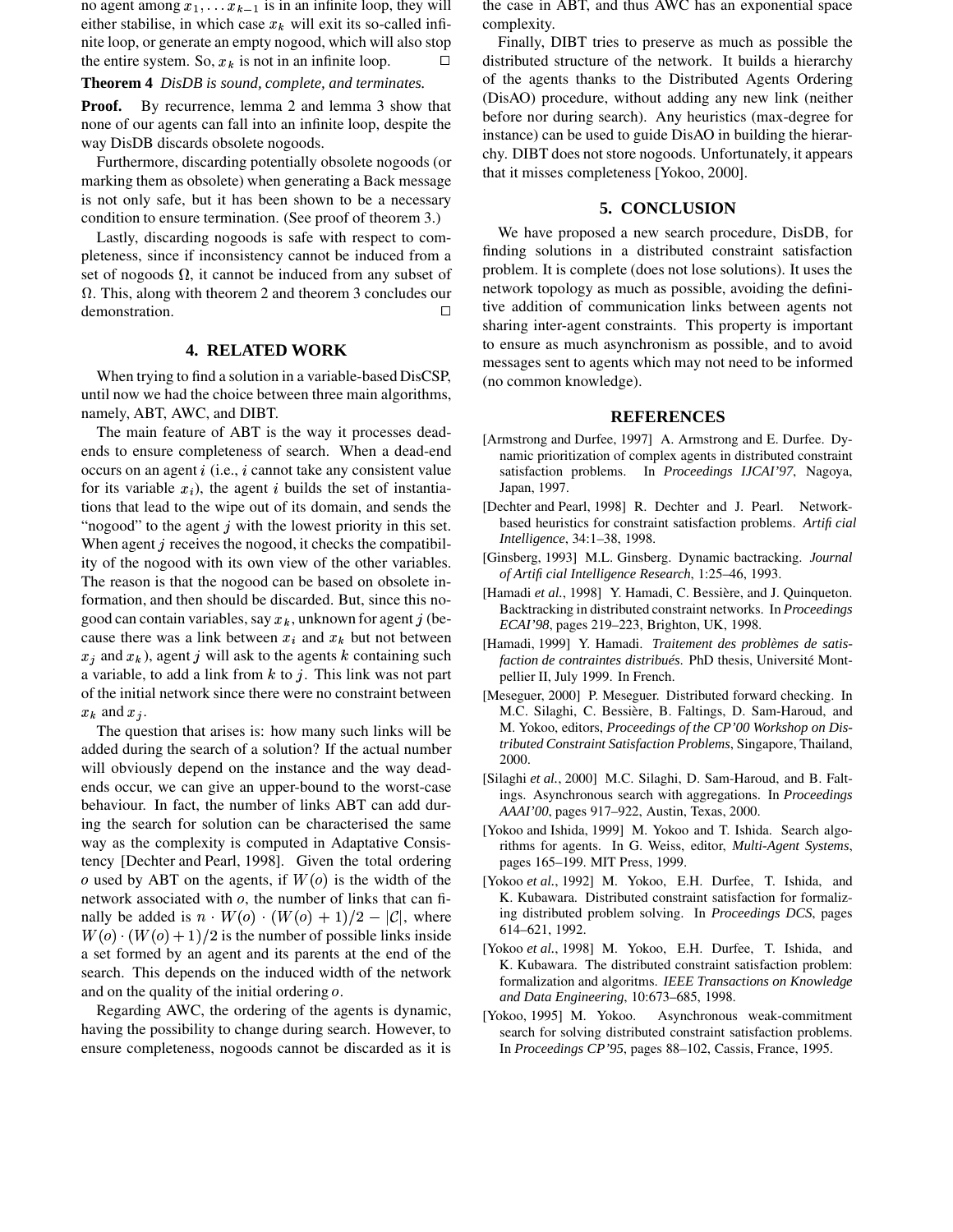[Yokoo, 2000] M. Yokoo. Private communication, 2000.

## **A. THE FALSE PROMISES OF DIBT**

### **1.1. COMPLETENESS IN QUESTION**

The claim in [Hamadi *et al.*, 1998], apart from describing a distributed agent ordering method, was to propose a complete, fully distributed asynchronous backtrack scheme, in which communications always occur between connected variables (no links added) and no learning scheme is involved.

Unfortunately, while this is memory-wise very cost effective, this can lead the algorithm to overlook some possibly valid instantiations. Figure 4 shows a network of five agents, with one variable per agent, running DiBT. Links represent inequality constraints, and all variables have the two values  $\{a, b\}$  in their initial domain, except  $x_3$ , whose initial domain is  $\{a\}$ .



**Figure 4:** A sample distributed constraints network

DiBT could possibly run that way:

- 1.  $x_1$  and  $x_2$  respectively select a and b, and inform their children.
- 2. Since  $x_3$  has no other choice than a, it backtracks to  $x_1$ , while  $x_4$  backtracks to  $x_2$  due to its parents conflicting values.
- 3.  $x_1$  and  $x_2$  now respectively select b and a, and inform their children.
- 4.  $x_4$  backtracks to  $x_2$ , whose domain is empty, the backtrack follows up to  $x_1$ , which infers inconsistency.

In this case, DiBT fails to find a consistent assignment to the network (namely, {b,b,a,a,a}). One reason for this is that  $x_2$ , being unaware of  $x_1$ 's behaviour, does not reset its domain when  $x_1$  changes from  $a$  to  $b$ , and enforces the suppression of its own value  $a$ .

In order to alleviate these difficulties and ensure completeness, [Hamadi, 1999] extends  $Parents$  and  $Children$ sets to make sure that  $Infoval()$  messages will reset all relevant domains and that  $b \, t \, S \, e \, t$  messages will be able to backtrack all the way up to the potential culprits, adding beforehand the same links ABT ([Yokoo *et al.*, 1992]) would add during search.

#### **1.2. A FLAW IN DIBT'99**

But [Yokoo, 2000] pointed out that DiBT still isn't complete after those extensions. This is because when checking a nogood for obsolescence, DiBT only takes into account its own value, disregarding its  $Parents'$  values. This can lead to erroneous deductions, as the algorithm merges nogoods from different contexts. An example of such behaviour is illustrated by figure 5, where links represent inequality constraints.



**Figure 5:** Another sample network

Given a sufficiently ill-favoured timing, DiBT could run that way:

- 1.  $x_1$  selects  $a$ , and informs its *children*.  $x_2$  selects  $c$ , and informs its  $child.$   $x_3$  has an empty domain, and backtracks to  $x_2$  with the nogood  $(x_1 = a \land x_2 = c)$ .
- 2. Meanwhile,  $x_1$  is forced to change value, due to a message from a *parent* pruning value a.  $x_1$  selects b and informs its  $children$ . This message prunes value  $b$  in  $x_2$ 's domain.
- 3. The backtrack message sent by  $x_3$  at step 1 now reaches  $x_2$ . This nogood is obsolete in this agent's context  $(x_1)$ is  $b$ , not  $a$ ), but since it is only checked against the local value, it is processed.  $x_2$  is forced to backtrack with the nogood  $(x_1 = b)$ .
- 4.  $x_1$ 's domain is empty,  $x_1$  backtracks. Solutions have been overlooked. The algorithm is not complete.

### **1.3. PATCHING THE HOLE**

 $\ell$  ald select value a and the subproblem would This bug could obviously be fixed by checking incoming nogoods against the whole context: each agent should make sure that incoming and outgoing information is consistent with its local view of the system's global state. That way, the nogood sent by  $x_3$  at step 1 would be deemed obsolete and discarded by  $x_2$  at step 3. Upon receiving pending messtabilise on this partial solution.

> While this is by no way a proof for completeness, the faulty behaviour illustrated above is thus fixed, and the rest of the arguments in [Hamadi, 1999] guaranteeing DiBT's completeness should hold.